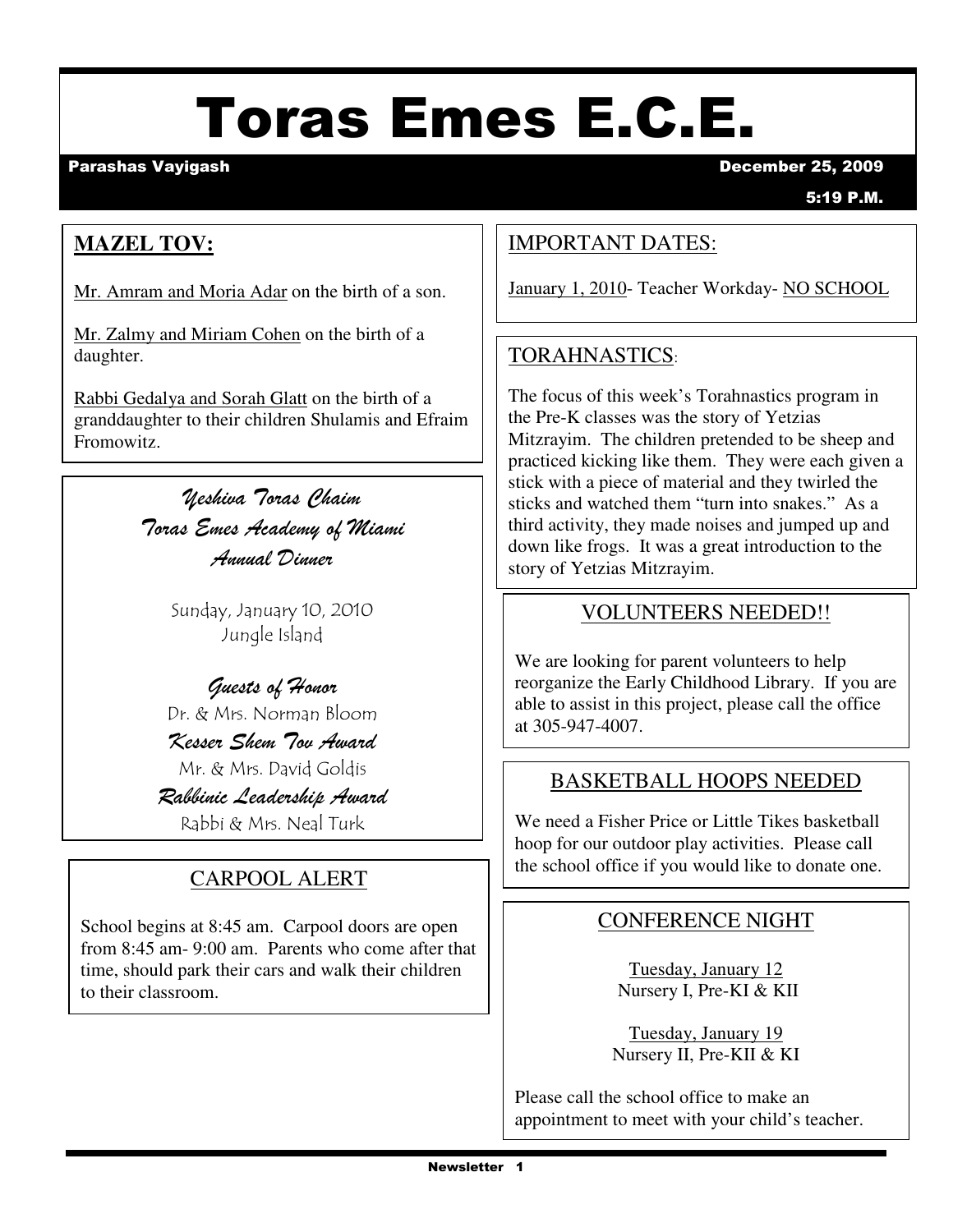#### NURSERY I & II- MOROT ETTIE & TAMI

A new unit on Winter was started this week in Nursery. The topic of snow, snowflakes and snowmen was very exciting for the children. We talked about different kinds of winter garments such as hats, scarves, boots, jackets and coats.

 New Hebrew words taught this week were choref, sheleg, ish sheleg, kova and me'il. We also learned about the concepts of small, medium and large as we assembled snowmen out of paper circles.

 A delightful song about snowmen was also taught to the children:

> Let's build a snowman With a funny hat Carrot in his nose And he's big and fat Cookies in his eyes Come let's play When the sun comes out He'll melt away.

 For Parashas Vayigash, we learned how Yosef revealed himself to his brothers and sang the song "Yosef Is Alive" (to the tune of "The Farmer In The Dell.")

> Yosef is alive Yosef is alive Yaakov have you heard the news Yosef is alive

 We also found out that Yaakov had sent Yehuda to build a yeshiva before Yaakov's children came down to Mitzrayim.

#### NURSERY I & II- MOROT NECHAMA & SUSAN

 This has been another fun and exciting week in the Afternoon Nursery. A new unit on Our Neighborhood was introduced this week. We talked about the different types of homes that people live in such as apartments, houses, trailers and igloos. We compared them to our own homes and talked about the different components of a neighborhood. To help the children understand the concept of a neighborhood, we listened to the stories

The Berenstain Bears' New Neighbor by Stan and Jan Berenstain, It Takes A Village by Jane Lowen-Fletcher, Best Friends Sleep Over by Jacqueline Rogers and Curious George At The Fire Station by Margaret H.A. Rey.

 As our arts and crafts projects, we created a road as well as cars out of construction paper and worked on a group bulletin board featuring houses, flowers, cars, trees and our own school, Toras Emes.

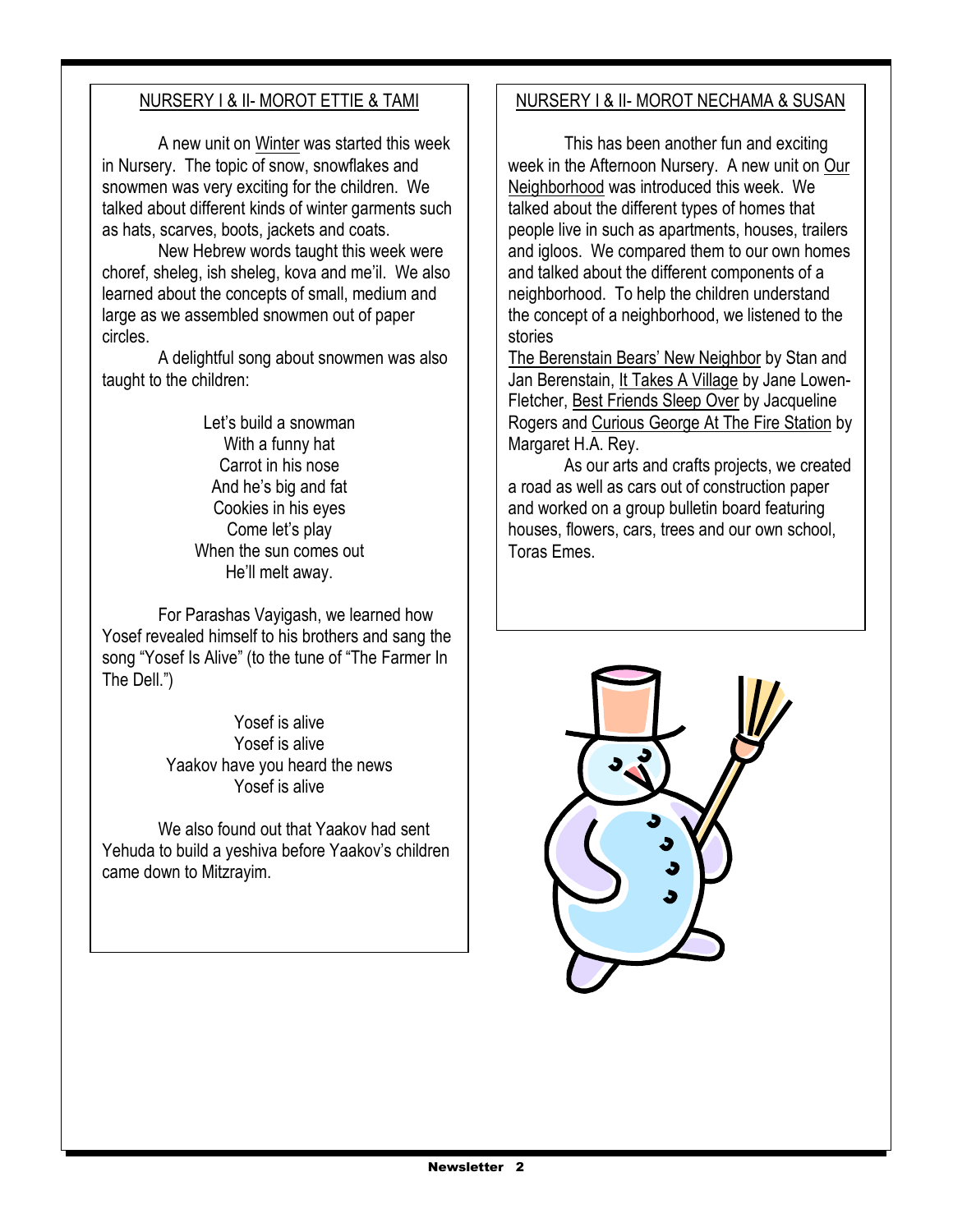#### PRE-KI & II- MOROT ETTIE & HEIDI

Parashas Vayigash taught us about the reunion of Yosef and his brothers. We once again learned of the greatness of Yosef Hatzadik when he eased the guilt of his brothers by saying that it was Hashem's plan for everything to work out the way it did. We were also amazed to hear about the reunion of Yaakov and Yosef in Mitzrayim. Even though Yaakov waited so long to see his son, he did not run to him because Yaakov was in the middle of davening Shema and would not interrupt his tefilos. The story Serach's Song by Yaffa Gottlieb was read to the children.

 This week, the letter Tes was introduced. These are some of the words we added to our milon: tov, talit, tiyul, teva, telefon, taam and tipot. The children also know that an easy way to recognize the letter tes is that it is open on top.

 A new unit on Shabbos was started this week. We learned three sentences. Shabbat Shalom Abba, Shabbat Shalom Ema, and Shabbat Shalom Yeladim. Some of the books that we read this week were: Is It Shabbos Yet? by Ellen Emerman, Sammy Spider's First Shabbos by Sylvia Rouss, Hurry, Friday's A Short Day by Yeshara Gold and Way Too Much Challah Dough by Goldie Shulman.

 We discussed Maaseh Bereishis and how Hashem rested on the seventh day. We talked about the kedusha of Shabbos and how we prepare ourselves and our homes for Shabbos.

We also learned about Asara B'Teves.

#### PRE-KI & II- MOROT BERNEY & JUDY

 This week the Pre-K children continued their unit on "Famous Artists." They created works of art reflecting the artistic styles of Henri Matisse (collage), Piet Mondrian (box layout), and Paul Cezanne, (still life). The children were fascinated by the different styles of art. They also became very creative with their own personal art styles.

 Our letter this week was the letter "Ii". The children came up with words such as, igloo, insect, inch worm and Indian.

 The Pre-K children reviewed the days of the week and months of the year on our calendar. Our weather reporter was able to give us a new report about cold weather in Florida. Some children spoke about relatives in other parts of the country who are experiencing snow storms.

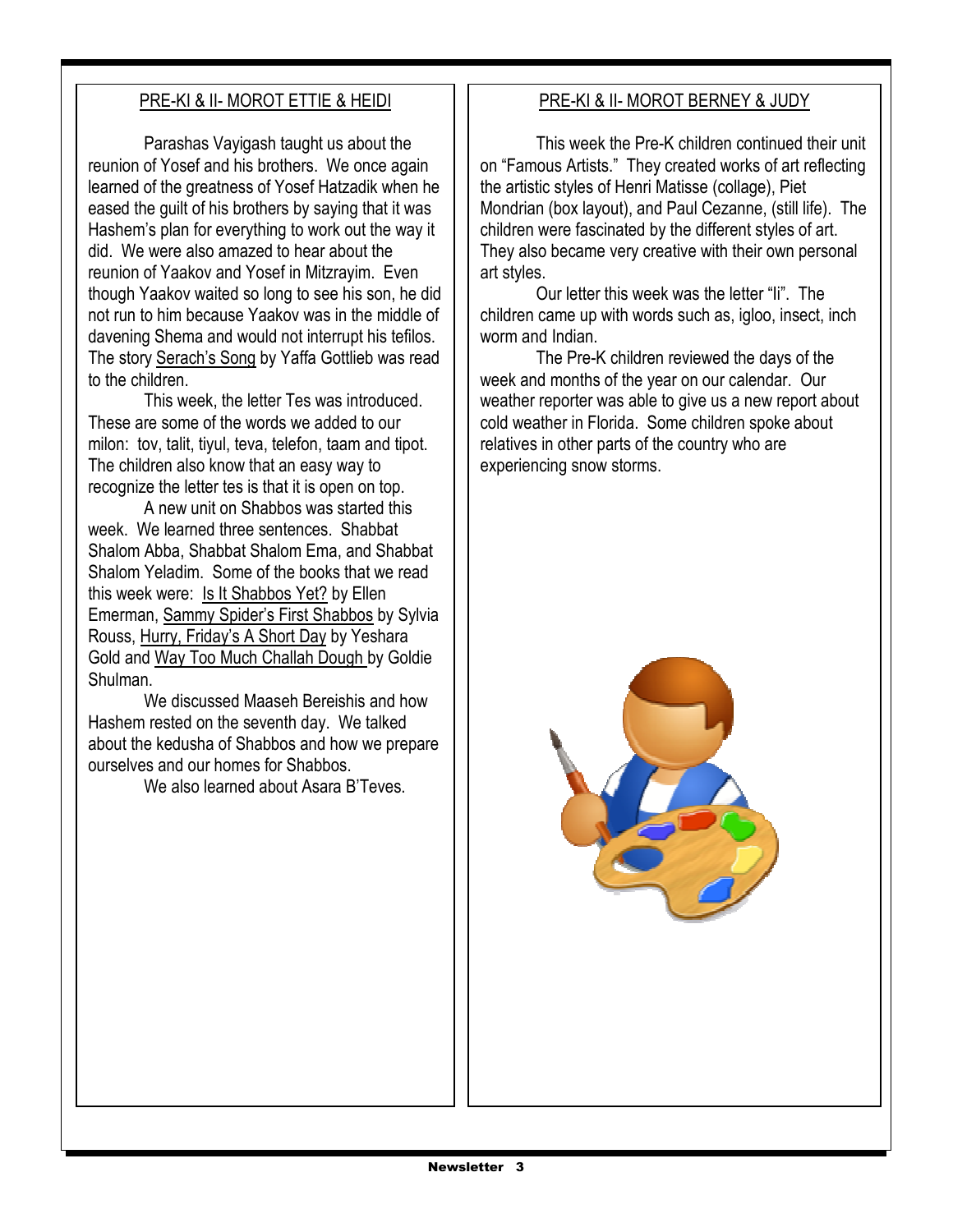#### KINDERGARTEN I & II-MOROT BAYLA & RENA

Though Chanukah is behind us, the excitement in the kindergarten never subsides. We started a fun and delicious unit on Brachos. We discussed the importance of thanking Hashem for the many wonderful things that He gives us. We focused on the brachos "Boreh Pri Hagafen" and "Hamotzi Lechem Min Haaretz". We made a beautiful Hamotzi project and created wine bottle necklaces in honor of the bracha Hagafen. We enjoyed a special Hagafen and Hamotzi snack. We integrated the Bracha unit with our D'vash V'chalav program. We learned the sentences "Mi rotzeh lechem? Mi rotzeh yayin?"

 We reviewed the letters alef through vav. We are getting very good at blending the letters with the nekudos. Thank you for keeping up with the homework assignments.

 This week, we introduced the letter zayin. We stressed the mitzvah of doing mitzvos quickly-b'zrizus. Two great books about the midah are Bat 'Em Up Benjie by Chanie Friedman and Tzvi and Tziviya Deer by Bracha Rishona.

 For Parashas Vayigash, we learned how Yosef revealed himself to his brothers. We heard about Serach bas Asher who gently told Yaakov that Yosef was alive and how she was blessed by Yaakov for bringing him such joy. Subsequently, we learned that Yaakov and his sons traveled to Mitzrayim where Yaakov was reunited with his lost son Yosef and how the shechina once again rested upon Yaakov. We discussed the many hardships which Yaakov and Yosef both endured by Yosef being sold as a slave as well as living part of his life in Mitzrayim. We learned that this was all part of Hashem's plan to bring all the Jews into Mitzrayim. We enjoyed listening to Serach's Song by Yaffa Gottlieb.

 We discussed Asara B'Teves which commemorates the beginning of the destruction of the Bais Hamikdash.

 For Project Derech, we learned that it is a mitzvah to wait for parents to eat first.

#### KINDERGARTEN I & II-MOROT BERNEY & MIRIAM

What a terrific week we had filled with all kinds of tremendous activities. "Tt" was our letter of the week. With our newly acquired ability to recognize the letter "Tt", we read many new words from the "at" family (sat, cat etc.) and the "ot" family (cot, lot, got, dot etc.) We even read complete sentences such as: "A cat got ill" and "A dog is lost." In the "Tt" letterbooks, we read our first story entitled "Tag". The children were truly excited to be able to read.

 In centers, we had a terrific time playing "Tic, Tac, Toe." We even made up a new version of the game. We wrote words in each of our spaces. If the children read the word correctly, they could either put down an "X" or an "O". Three in a row would of course win.

 In honor of "Tt" week, we began a unit on transportation. We talked about vehicles which travel on land, over water and through the air. Each child is working on writing and illustrating a story about a specific vehicle. We even tried to make time for a talent show. We hope you have a truly terrific Shabbos.

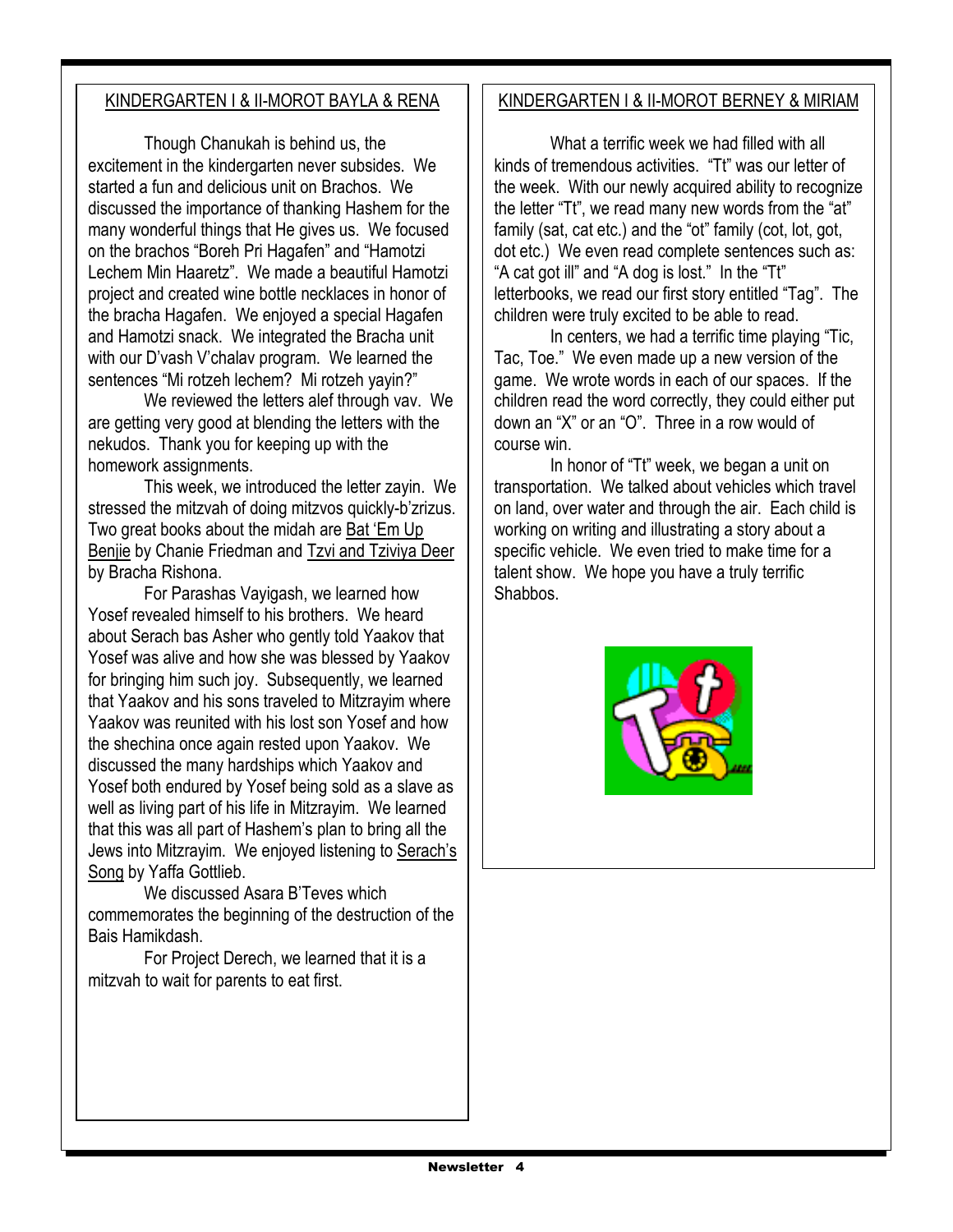## 25th Annual Dinner & Journal Campaign Update

Rabbinic Leadership Award Rabbi & Mrs. Neal Turk Kesser Shem Tov Award David & Chanu Goldis Guests of Honor Dr. Norman & Naomi Bloom Campaign Goal \$1,000,000 Raised to date \$283,200 Reminder One week left to place your ads – we need everyone's participation!!

| 50,000.00 | Anonymous                       | 3,000.00 | Mr. & Mrs. Mordechai Lipton             |
|-----------|---------------------------------|----------|-----------------------------------------|
| 15,000.00 | Dr. & Mrs. Jonathan Rubin       | 2,600.00 | Anonymous                               |
| 13,000.00 | Anonymous                       | 2,500.00 | Mr. & Mrs. Shlomo Entin                 |
| 11,000.00 | Mr. & Mrs. Marcos Lapciuc       | 2,500.00 | Mr. & Mrs. Samuel Kacev                 |
| 10,000.00 | Dr. J. Mrs. Shmuel Katz         | 2,500.00 | Mr. & Mrs. Ricardo Nevarez              |
| 10,000.00 | Anonymous                       | 2,500.00 | Rabbi & Mrs. Yisroel Niman              |
| 7,500.00  | Anonymous                       | 2,000.00 | Dr. & Mrs. Hillel Abramson              |
| 7,200.00  | Mr. & Mrs. Ephraim Sobol        | 2,000.00 | Mr. & Mrs. Samuel Harris                |
| 5,000.00  | Mrs. Deborah Chames             | 1,800.00 | Mr. & Mrs. Gary Epstein                 |
| 5,000.00  | Mr. & Mrs. Bruce Dan            | 1,800.00 | Dr. & Mrs. Salomon Imiak                |
| 5,000.00  | Dr. & Mrs. Elliot Hahn          | 1,800.00 | Mr. & Mrs. Moshe Mandel                 |
| 5,000.00  | Mr. & Mrs. Larry Hellring       | 1,800.00 | Mr. Steve Pasternack & Mr. Jon Homewood |
| 5,000.00  | Rabbi & Mrs. Moshe Lehrfield    | 1,800.00 | Mrs. Ruth Sobol                         |
| 5,000.00  | Pesach & Rosa Getzel Foundation | 1,800.00 | Regents Park Aventura                   |
| 5,000.00  | Dr. & Mrs. Mark Pomper          | 1,800.00 | Mr. J. Mrs. Albert Reichmann            |
| 5,000.00  | Anonymous                       | 1,800.00 | Mr. & Mrs. Joshua Weinberg              |
| 5,000.00  | Anonymous                       | 1,200.00 | Dr. & Mrs. Benjamin Befeler             |
| 5,000.00  | Anonymous                       | 1,000.00 | Mr. J. Mrs. Menachem Baumgarten         |
| 5,000.00  | Anonymous                       | 1,000.00 | Mr. & Mrs. Yossi Bistritzky             |
| 4,000.00  | Anonymous                       | 1,000.00 | Mr. & Mrs. David Buzaglo                |
| 3,600.00  | Mr. & Mrs. Terry Chemtov        | 1,000.00 | Mr. & Mrs. Paul Feldman                 |
| 3,600.00  | Mr. & Mrs. Ephraim Katz         | 1,000.00 | Mr. & Mrs. Aaron Groffman               |
| 3,600.00  | Mr. & Mrs. Harvey Lichtman      | 1,000.00 | Drs. Sheldon Greenberg                  |
| 3,600.00  | Mrs. Ethelyn Lieblich           | 1,000.00 | Mr. Stuart Harris                       |
|           |                                 |          |                                         |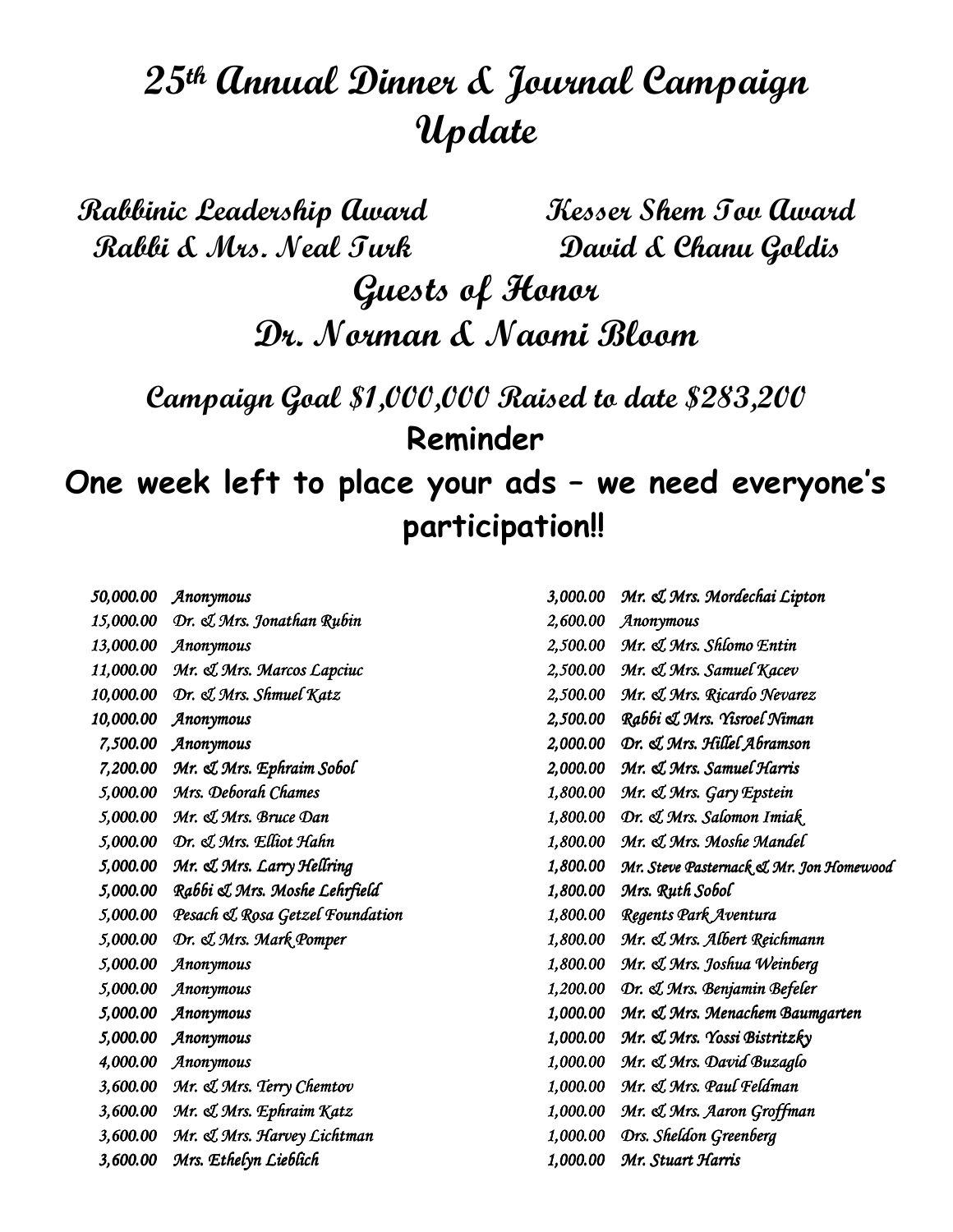1,000.00 Lynn & Hirsch Families  $1,000.00$  Mr.  $\mathcal{A}$  Dr. Matt Hirschhorn 1,000.00 Mr.  $\mathcal{A}$  Mrs. Isaac Jaroslawicz 1,000.00 Dr. & Dr. Alexander Lurie 1,000.00 Dr.  $\mathcal{A}$  Mrs. Irving Moskowitz  $1,000.00$  Rabbi & Mrs. Shmuel Niman  $1,000.00$  Mr.  $\mathcal A$  Mrs. Louis Palgon  $1,000.00$  Mr.  $\mathcal A$  Mrs. Stanley Rosenblatt 1,000.00 Mrs. Saundra Rothenberg  $1,000.00$  Dr.  $\mathcal{D}$ r. Stuart Rubin  $1,000.00$  Mr.  $\mathcal A$  Mrs. Dov Tilles 1,000.00  $Or.$   $\mathcal{A}$  Mrs. Fred Wittlin  $1,000.00$  Mr.  $\mathcal A$  Mrs. Gary Yarus 720.00 Mr. & Mrs. Menachem Zev Kramer 540.00 Mr. & Mrs. B. B. Brecher 540.00 Dr. & Dr. Reuven Ferziger 540.00 Mr.  $\mathcal A$  Mrs. Gary Krim 540.00 Dr. & Mrs. Joseph Shuman 540.00 Mr. & Mrs. Steven Weisberg 500.00 Anonymous 500.00 Mr. & Mrs. Moss Ellenbogen 500.00 Dr. & Mrs. Stan Frohlinger 500.00 Mrs. Rachel Kalisch 500.00 Mr. & Mrs. Nochum Marcus 500.00 Mr. & Mrs. Julius Sand 500.00 Rabbi & Mrs. Avi Wakszul 360.00 Rabbi & Mrs. Naftali Kalter 360.00 Mr. & Mrs. Herbert Abrams  $360.00$  Mr.  $\mathcal A$  Mrs. Joe Andisman 360.00 Mr. & Mrs. Ephraim Brecher 360.00 Mr. & Mrs. Ephraim Brecher 360.00 Ms. Joy Fedelim 360.00 Mrs. Bessie Galbut  $360.00$  Mr.  $\mathcal A$  Mrs. Sandy Genet 360.00 Mr. & Mrs. Stanley Herzek 360.00 Mrs. Estelle Krim 360.00 Mrs. Anne Lamet 360.00 Mr. & Mrs. Yisroel Lefkowitz 360.00 Rabbi & Rebbitzen Aaron Rakeffet 360.00 Mr.  $\mathcal{A}$  Mrs. Shmuel Rogatinsky 360.00 Mrs. Shelly San Solo 360.00 Mr. & Mrs. Shimon Shaw 300.00 Mr. & Ms. Bobby Rosenberg 250.00 Rabbi & Mrs. Yehuda Alber 250.00 Rabbi & Mrs. Yosef Amster

 $250.00$  Dr.  $\ll$  Mrs. Eli Berman 250.00 Mr. & Mrs. Howard Bienenfeld 250.00 Mr. & Mrs. Jack Burstein 250.00 Rabbi & Mrs. Edward Davis  $250.00$  Mr.  $\ll$  Mrs. Ira Eisenman 250.00 Dr. & Mrs. Wally Fingerer 250.00 Dr. & Mrs. Steven Gittler 250.00 Mr. & Mrs. Robert Groffman 250.00 Mr. & Mrs. Sander Hirth 250.00 Mrs. Livia Mandel 250.00 Mr. Edward Miller 250.00 Mr. & Mrs. Heshie Niad 250.00 Ms. Judy O'Connor, CPA 250.00 Dr. Serge Podrizki 250.00 Mr. & Mrs. Allan Roness 250.00 Mr. & Mrs. Yaakov Rosenfeld 250.00 Mr. & Mrs. Irving Rubenstein  $250.00$  Mr. Chesky Schwartz 250.00 Rabbi & Mrs. Dov Sostchin 250.00 Dr. & Mrs. Angel Tropp 250.00 Mr. & Mrs. Isidore Warman 200.00 Mr. & Mrs. Ernest Moritz 180.00 Mr. & Mrs. Morton Aroll 180.00 Mrs. Muriel Asch 180.00 Beach Auto Tag & Insurance 180.00 Mr. & Mrs. Mosche Doman 180.00 Mr. Joseph Eisenberg 180.00 Mr. & Dr. Seth Frohlich 180.00 Mr.  $\mathcal A$  Mrs. Austin Frye 180.00 Dr. & Mrs. Robert Galbut 180.00 Dr. & Mrs. David Galbut 180.00 Mr.  $\mathcal A$  Mrs. Mendy Gold 180.00 Mr. Milton Gottlieb 180.00 Dr. & Mrs. Lawrence Grobman 180.00 Rabbi & Mrs. Akiva Grunblatt 180.00 Mr. Yehudah Hersh 180.00 Rabbi & Mrs. Avrohom Jablon 180.00 Mr. & Mrs. Steven Jacoby 180.00 Mr. & Mrs. Larry Kuczynski 180.00 Rabbi & Mrs. Joshua Levy 180.00 Mr.  $\mathcal{A}$  Mrs. Leon Levy  $180.00$  Dr.  $\triangle$  Dr. Dov Linzer 180.00 Mr. & Mrs. Moshe Aharon Mandel 180.00 Mr. Ruvain Millet 180.00 Mr. & Mrs. Mitchell Mitgang